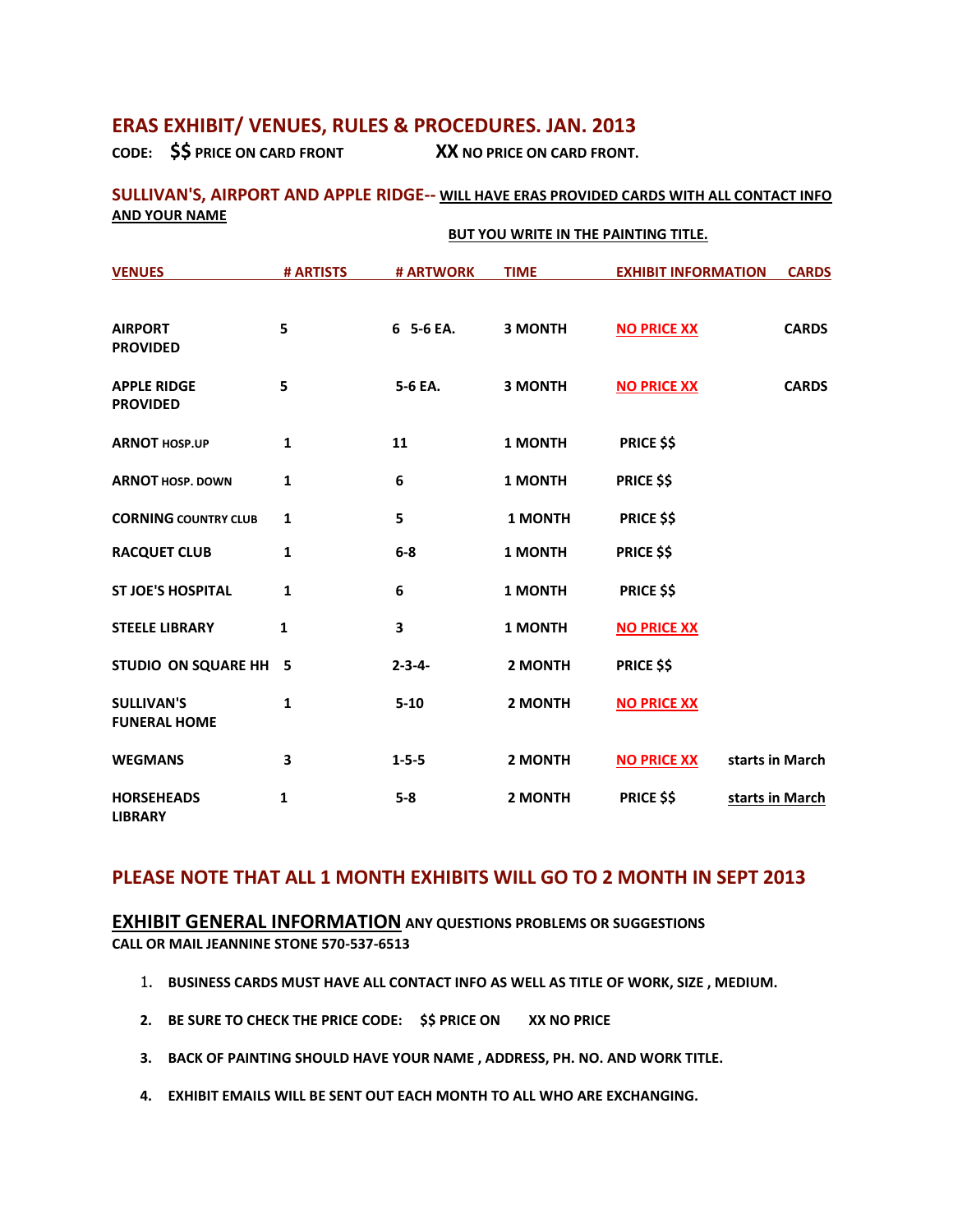- **5. ERAS INFO SHEET MUST BE FILLED AND SIGNED WITH INFO AND TURNED INTO THE VENUE PERSON. (also available on line)**
- **6. STEEL LIBRARY WILL HAVE OWN INFO SHEET AND YOU CAN GET ONE FROM J. STONE OR THE LIBRARY (or on line)**
- **7. GOOD IDEA TO MAKE ANOTHER INFO SHEET FOR YOUR RECORDS.**

## **EXHIBITING EXPECTATIONS**

- 1. **IF YOU SHARE AN EXHIBIT WITH ANOTHER ARTIST, IT MUST BE DONE EQUALLY.**
- 2. **EXHIBITS ARE EXCHANGED AT THE END OR BEGINNING OF THE MONTH**
- 3. **THE ARTIST WHO IS GOING INTO AN EXHIBIT MUST CALL THE ARTIST WHO IS GOING OUT.**
- 4. **EXHIBIT PLACE MUST BE CALLED 1 WEEK BEFORE TO PROVIDE THE DATE AND TIME.**
- 5. **YOU MAY GO INTO APPLE RIDGE OR THE AIRPORT AND MAKE CHANGES TO YOUR EXHIBIT SINCE THIS IS A 3 MONTH TIME SPAN.**

**AIRPORT---GO TO THE TICKET DESK AND TELL THEM WHO AND WHY YOU ARE THERE AND THEY WILL CALL UP FOR A GUARD TO TAKE YOU IN. PLEASE USE DISCRETION AND DO NOT LINGER AS THAT GUARD HAS OTHER DUTIES.**

**YOU MAY GO INTO APPLE RIDGE AT ANY TIME TO CHANGE AND DO NOT HAVE TO NOTIFY THEM.**

- 6. **YOU CANNOT REMOVE YOUR ART EARLY. PROBLEM---CALL JEANNINE FIRST TRY TO GET SOMEONE ELSE TO PICK IT UP FOR YOU. THINGS HAPPEN AND IT IS UNDERSTANDABLE.**
- 7. **RESPONSIBILITY: PLEASE HONOR YOUR COMMITMENT TO EXHIBIT:**
	- a. **Be sure that any glass on your work is clean and not smudged.**
	- b. **Dust your frame before hanging.**
	- c. **Wire for hanging MUST BE across entire back of painting and**
	- d. **must be strong enough to hold the painting.**
	- e. **BE ON TIME FOR EXCHANGE AND PICK UP**

### **PALETTE AWARD QUALIFICATIONS**

- **1. YOU MUST EXHIBIT 3 TIMES PER SEASON TO BE ELIGIBLE TO ENTER THE AWARD SHOW. THIS INCLUDES NEW MEMBERS.**
- **2. YOU MAY EXHIBIT AS MANY TIMES AS YOU WISH WITH THE UNDERSTANDING THAT IF YOU HAVE 3 EXHIBITS, YOU MAY BE ASKED TO GIVE UP A SPOT TO HELP ANOTHER ARTIST TO MAKE THE 3 REQUIREMENTS.**
- **3. ALL SHOWS AND EXHIBITS COUNT AS 1 EXHIBIT.**
- **4. IF YOU DO NOT HAVE A MEMBERSHIP WITH THE ARNOT ART MUSEUM, THEN YOU MUST PAY A \$15.00 FEE TO ENTER THE P AWARD.**